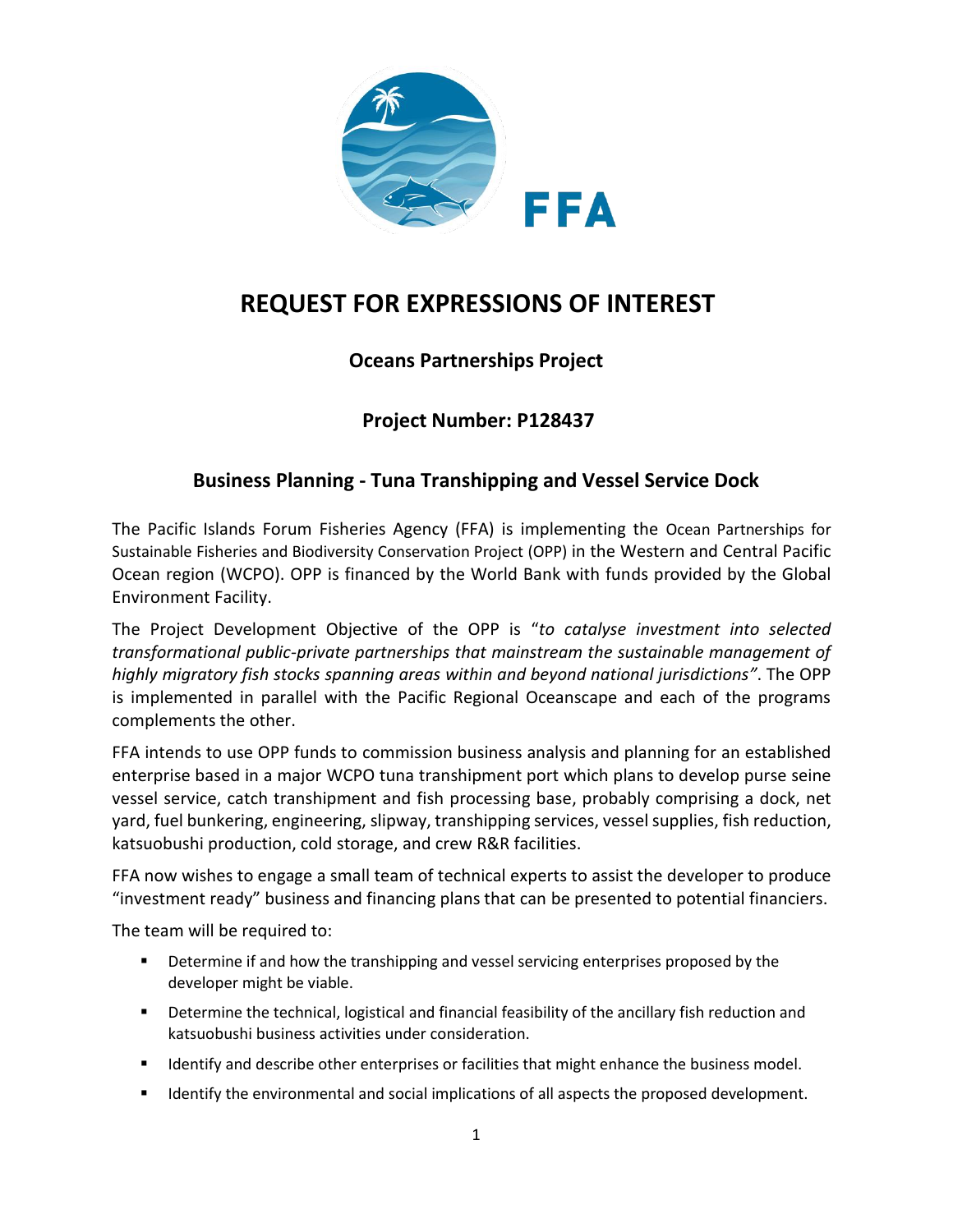**Taking account of the above, consider the business case, sustainability implications, and** financing potential and options for the proposed development in all its parts.

#### **Deliverables**

 A business plan for the tuna transhipping and vessel service dock in all its parts, which, by detailed analysis of financial, environmental and social outcomes, informs a sound investment decision and, as appropriate, is ready to present to potential financiers.

#### **Required expertise**

It is expected that a team of three or four experts will be required to deliver the assignment, probably comprising:

Business Analyst/ Team Leader will have demonstrated success in business analysis, planning and development, preferably with knowledge of tuna fisheries in the WCPO, and in successfully leading multi-sectoral teams. The Team Leader will have responsibility for coordinating the inputs and outputs of the other team members and ensuring on-time adherence to reporting obligations.

Tuna Port Operations Specialist will have demonstrated experience in the logistics of tuna catch movement associated with transhipping, cold storage and processing, and strong familiarity with catch documentation and certification to the standards of major tuna markets. The Tuna Port Operations Specialist will be responsible for advising on sound logistical arrangements for the development, including catch handling systems and equipment, cold storage, and the facilities and systems required to enable best practice catch monitoring and documentation.

Environmental and Social Specialist(s) will have demonstrated familiarity and experience with the World Bank's Environmental and Social Safeguards in relation to both the sustainability of the WCPO tuna fishery and the environmental and social impacts of developments such as this, including pollution, reclamation and waste management, as well as the social impacts of new employment and fishing vessel crew interactions with local communities. The Environmental and Social Specialist(s) will have responsibility for advising and guiding the development to mitigate negative environmental and social impacts and enhance positive environmental and social outcomes.

Timing: initial September through December 2017, with follow up inputs as required.

FFA now invites eligible consulting firms ("Consultants") to indicate their interest in providing the services. Interested Consultants should provide information demonstrating that they have required qualifications and relevant experience to perform the Services. The shortlisting criteria are:

- Qualifications and experience of proposed team members in respect of the technical requirements of the assignment.
- Number of years the firm has been in consultancy services
- Extent of assignments completed by the firm in the last 5 years involving two or more team members. Related to each assignment, firms should provide information on the client, sector of assignment, brief description of the assignment, contract value, duration and team members.
- **Experience in similar recent assignments (in the past 5 years).**

Expressions of interest must be delivered in a written form to the address below (in person, or by mail, or by fax, or by e-mail) by 17:00 on Friday 18 August 2017, Solomon Islands time – UTC +11:00.